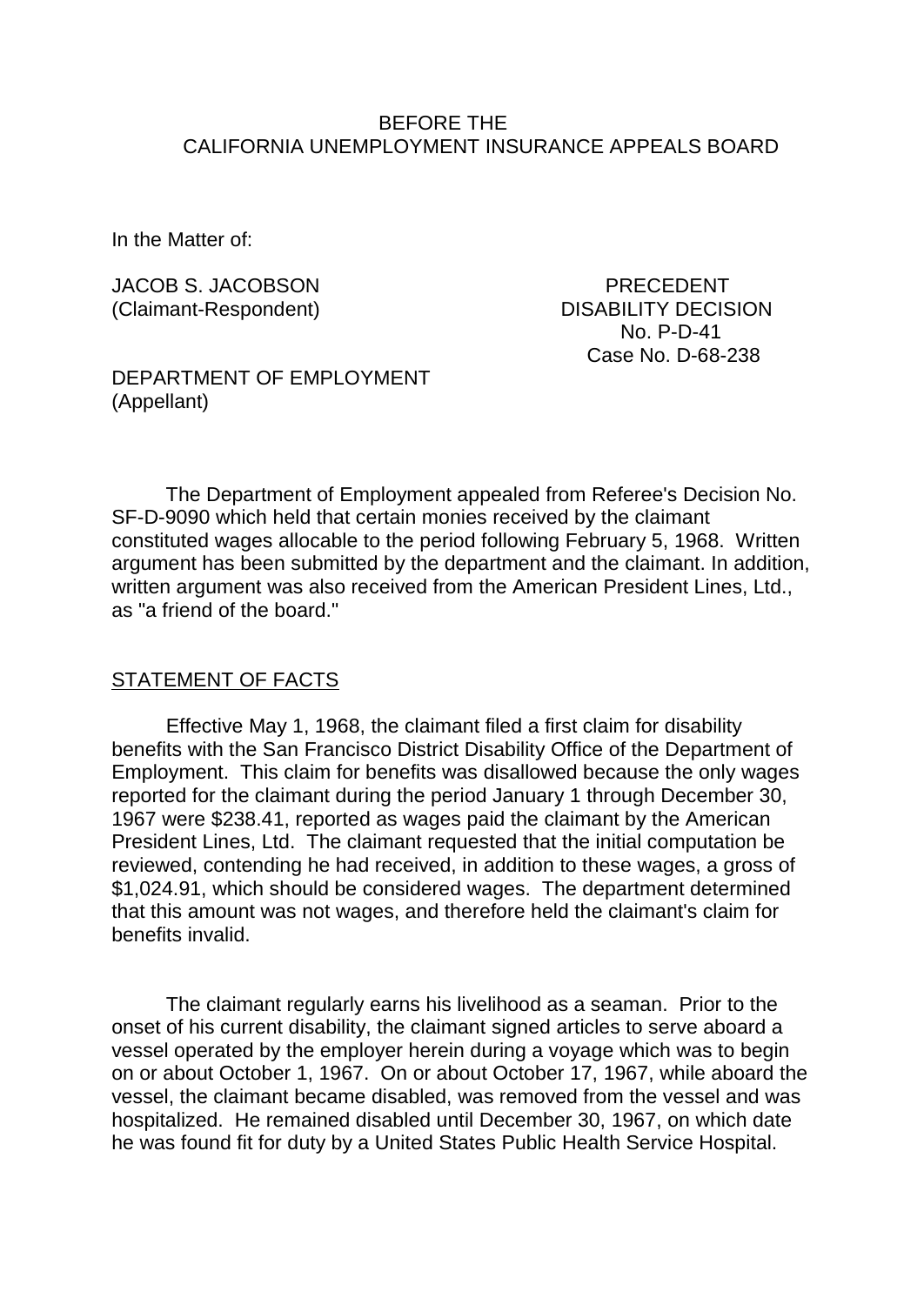On February 5, 1968 the claimant received, in addition to maintenance, \$1,024.91 designated by the employer as "unearned wages" for the period October 17 to December 30, 1967. It is the contention of the claimant that these "unearned wages" are wages sufficient to establish a valid claim for benefits. It is the contention of the Department of Employment that the amount this claimant received in addition to maintenance does not constitute wages on which a valid claim can be based.

# REASONS FOR DECISION

Section 2652 of the Unemployment Insurance Code provides that an individual cannot establish a valid claim unless during his disability base period he has been paid wages for employment by employers of not less than \$300. Section 2610 of the code provides that the disability base period for a claim filed in May of any year shall be the four calendar quarters ended in the next preceding month of December. Thus, in order for the claimant to establish a valid claim effective May 1, 1968, it must be established that he has been paid wages of not less than \$300 during the period January 1, 1967 through December 30, 1967. The question for decision is to decide the status of the "unearned wages" the claimant received from his employer.

Section 926 of the code provides:

"926. Except as otherwise provided in this article 'wages' means all remuneration payable for personal services, whether by private agreement or consent or by force of statute, including commissions and bonuses, and the reasonable cash value of all remuneration payable in any medium other than cash." Section 931 of the code provides:

"931. 'Wages' does not include the amount of any payment made to or on behalf of an employee or any of his dependents under a plan or system established by an employer which makes provision for his employees generally, or for his employees generally and their dependents, or for a class or classes of his employees, or for a class or classes of his employees and their dependents, on account of retirement, or sickness or accident disability, or medical or hospitalization expenses in connection with sickness or accident disability, or death.

"As used in this section 'payment' includes any amount paid by an employer for insurance or annuities, or into a fund to provide for any such payment."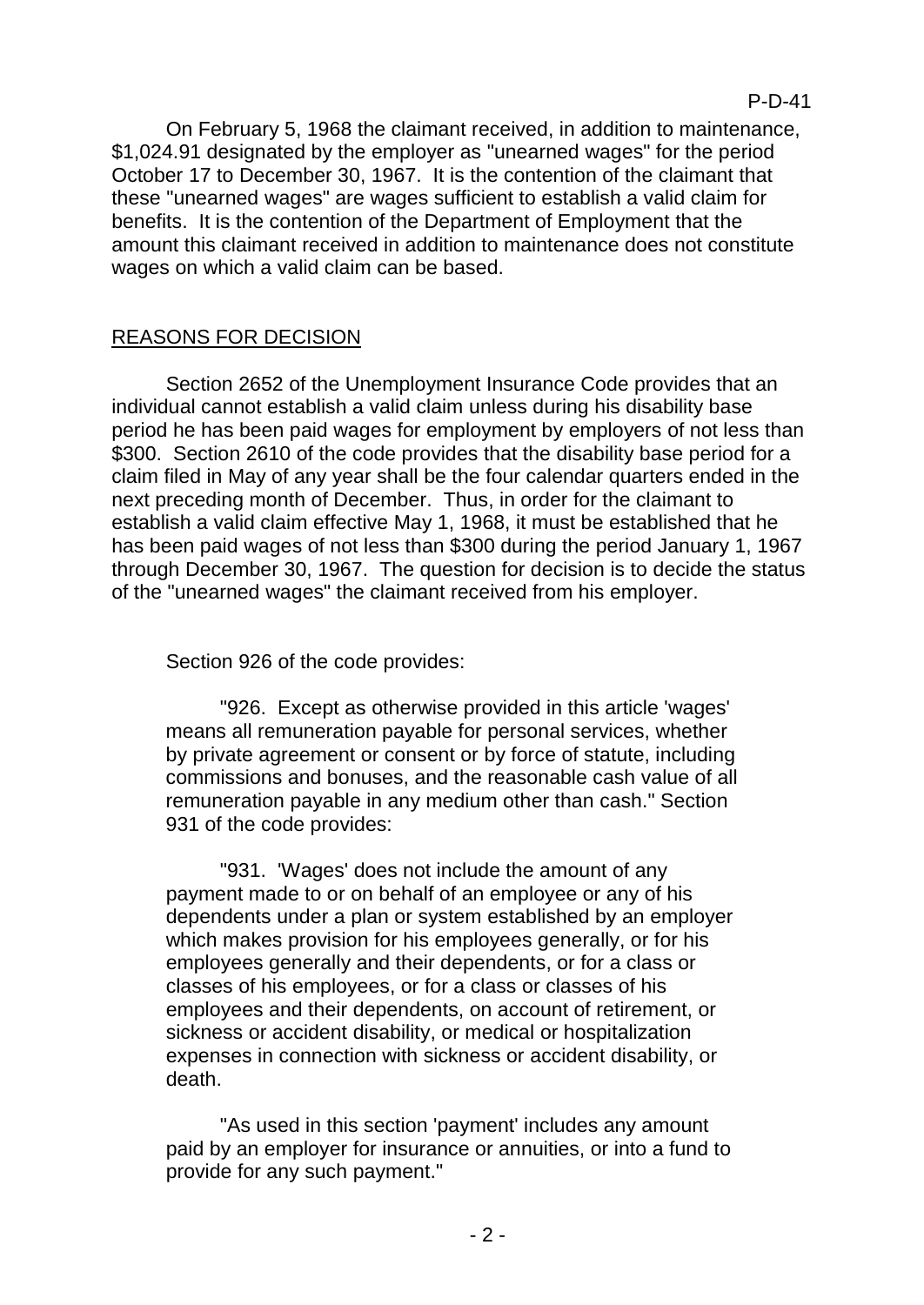If the "unearned wages" the claimant received were paid to him "under a plan or system established by the employer," then the "unearned wages" would be exempt under section 931 of the code. This is the contention of the Department of Employment; that the unearned wages the claimant received fall within the exemption established by section 931 of the code.

As pointed out in section 542 of the Law of Seaman by Martin J. Norris:

"§542. Wages.--It has long been assumed that a seaman sick or injured in the service of his vessel and without willful misbehaviour on his part is entitled, in addition to maintenance and cure, to wages 'to the end of the voyage.' "

The United States Supreme Court in "The Osceola" (1902), 189 US 158, 175, stated:

"Upon a full review . . . of English and American authorities upon these questions, we think the law may be considered as settled upon the following propositions:

"1. That the vessel and her owners are liable, in case a seaman falls sick, or is wounded, in the service of the ship, to the extent of his maintenance and cure, and to his wages, at least so long as the voyage is continued."

(See also Ferrell v. US (1949) 336 US 511, 519, 69 S. Ct. 707; Rose v. Bloomfield Steamship Company 162 F. Supp 576).

On October 29, 1939 the United States ratified a draft of a convention which resulted from the General Conference of International Labor Organization at Geneva in 1936. Article 5 of this convention reads in part as follows:

"1. Where the sickness or injury results in incapacity for work the shipowner shall be liable -

"(a) To pay full wages as long as the sick or injured person remains on board;

"(b) If the sick or injured person has dependents, to pay wages in whole or in part as prescribed by national laws or regulations from the time when he is landed until he has been cured or the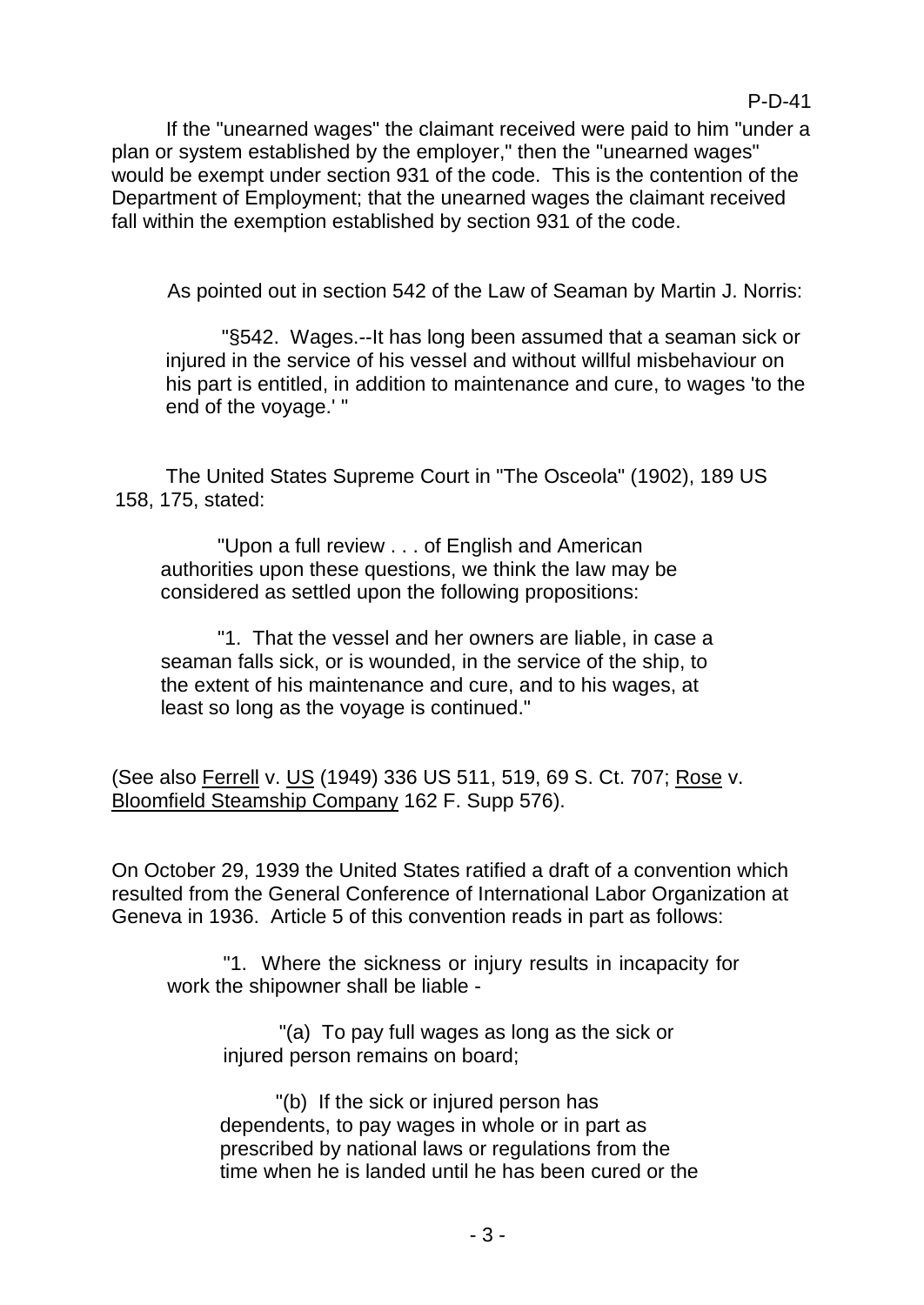sickness or incapacity has been declared of a permanent character.

"2. Provided that national laws or regulations nay limit the liability of the shipowner to pay wages in whole or in part in respect of a person no longer on board to a period which shall not be less than sixteen weeks from the day of the injury or the commencement of the sickness."

Thus it seems to be established in the law of the United States that a seaman who becomes ill or disabled while in the service of his ship is entitled to wages so long as the voyage continues or until he recovers sufficiently to perform his work. On this basis, the wages received by the claimant from his employer covering the period of his disability from October 17, 1967 to December 30, 1967 constitute wages and were not received because of any "plan or system established by an employer" but were received by force of law. The provisions of section 931 of the code do not apply in this case.

Another issue is presented for decision in this case. The unearned wages which were for the period of the claimant's disability were paid to the claimant on February 5, 1968. The referee allocated the wages to the period following this date. However, section 2657 of the code provides:

"2657. If the remuneration of an individual is not based upon a fixed period or duration of time or if the individual's wages are paid at irregular intervals or in such manner as not to extend regularly over the period of employment, the wages for any week or for any calendar quarter for the purpose of computing an individual's right to disability benefits shall be determined pursuant to authorized regulations. The regulations shall, so far as possible, secure results reasonably similar to those which would prevail if the individual were paid his wages at regular intervals."

The authorized regulations adopted pursuant to this section of the Unemployment Insurance Code are found in section 2657-1, Title 22, California Administrative Code, and read as follows:

"2657-1. Allocations of Wages Paid at Irregular or Infrequent Intervals. For the purpose of determining a claimant's maximum benefits and weekly benefit amount for disability benefits, when because of the irregular or infrequent intervals of the wage payments, wage records would not